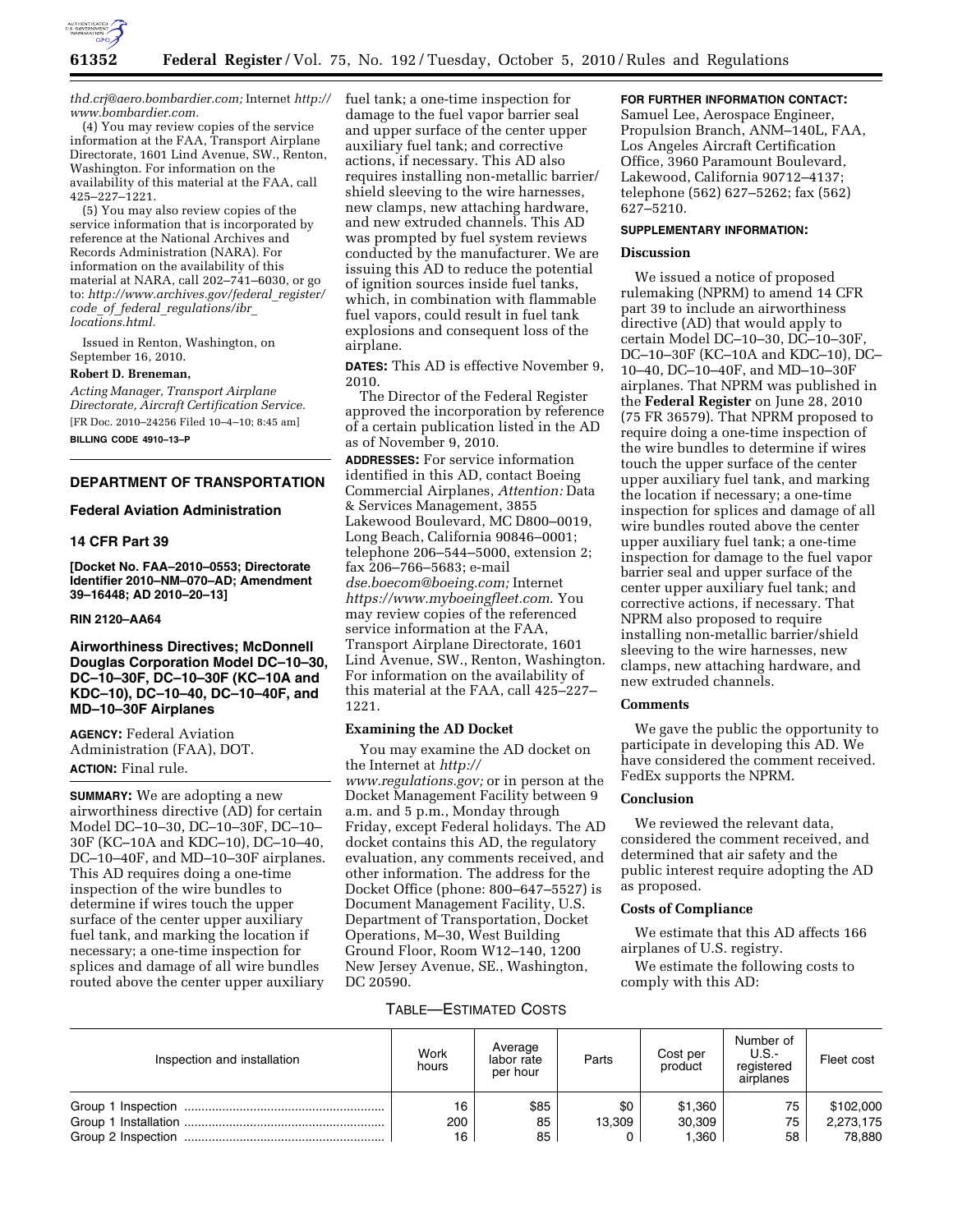# TABLE—ESTIMATED COSTS—Continued

| Inspection and installation | Work<br>hours                 | Average<br>labor rate<br>per hour | Parts                      | Cost per<br>product                          | Number of<br>U.S.-<br>registered<br>airplanes | Fleet cost                                          |
|-----------------------------|-------------------------------|-----------------------------------|----------------------------|----------------------------------------------|-----------------------------------------------|-----------------------------------------------------|
|                             | 232<br>16<br>200<br>16<br>200 | 85<br>85<br>85<br>85<br>85        | 16.660<br>12.258<br>12.372 | 36,380<br>1,360<br>29,258<br>1,360<br>29.372 | 58<br>18<br>18<br>15<br>15                    | 2,110,040<br>24,480<br>526,644<br>20,400<br>440.580 |

#### **Authority for This Rulemaking**

Title 49 of the United States Code specifies the FAA's authority to issue rules on aviation safety. Subtitle I, section 106, describes the authority of the FAA Administrator. Subtitle VII: Aviation Programs, describes in more detail the scope of the Agency's authority.

We are issuing this rulemaking under the authority described in Subtitle VII, Part A, Subpart III, Section 44701: ''General requirements.'' Under that section, Congress charges the FAA with promoting safe flight of civil aircraft in air commerce by prescribing regulations for practices, methods, and procedures the Administrator finds necessary for safety in air commerce. This regulation is within the scope of that authority because it addresses an unsafe condition that is likely to exist or develop on products identified in this rulemaking action.

# **Regulatory Findings**

This AD will not have federalism implications under Executive Order 13132. This AD will not have a substantial direct effect on the States, on the relationship between the national government and the States, or on the distribution of power and responsibilities among the various levels of government.

*For the reasons discussed above, I certify that this AD:* 

(1) Is not a ''significant regulatory action'' under Executive Order 12866,

(2) Is not a ''significant rule'' under DOT Regulatory Policies and Procedures (44 FR 11034, February 26, 1979),

(3) Will not affect intrastate aviation in Alaska, and

(4) Will not have a significant economic impact, positive or negative, on a substantial number of small entities under the criteria of the Regulatory Flexibility Act.

# **List of Subjects in 14 CFR Part 39**

Air transportation, Aircraft, Aviation safety, Incorporation by reference, Safety.

#### **Adoption of the Amendment**

■ Accordingly, under the authority delegated to me by the Administrator, the FAA amends 14 CFR part 39 as follows:

# **PART 39—AIRWORTHINESS DIRECTIVES**

■ 1. The authority citation for part 39 continues to read as follows:

**Authority:** 49 U.S.C. 106(g), 40113, 44701.

#### **§39.13 [Amended]**

■ 2. The FAA amends § 39.13 by adding the following new airworthiness directive (AD):

**2010–20–13 McDonnell Douglas Corporation:** Amendment 39–16448; Docket No. FAA–2010–0553; Directorate Identifier 2010–NM–070–AD.

#### **Effective Date**

(a) This AD is effective November 9, 2010.

## **Affected ADs**

(b) None.

#### **Applicability**

(c) This AD applies to McDonnell Douglas Corporation Model DC–10–30, DC–10–30F, DC–10–30F (KC–10A and KDC–10), DC–10– 40, DC10–40F, and MD–10–30F airplanes, certificated in any category; as identified in Boeing Service Bulletin DC10–28–244, dated February 25, 2010.

#### **Subject**

(d) Air Transport Association (ATA) of America Code 28: Fuel.

#### **Unsafe Condition**

(e) This AD results from fuel system reviews conducted by the manufacturer. The Federal Aviation Administration is issuing this AD to reduce the potential of ignition sources inside fuel tanks, which, in combination with flammable fuel vapors, could result in fuel tank explosions and consequent loss of the airplane.

#### **Compliance**

(f) You are responsible for having the actions required by this AD performed within the compliance times specified, unless the actions have already been done.

## **Actions**

(g) Within 60 months after the effective date of this AD do the actions specified in

paragraphs  $(g)(1)$ ,  $(g)(2)$ ,  $(g)(3)$ , and  $(g)(4)$  of this AD, as applicable, and do all applicable corrective actions, in accordance with the Accomplishment Instructions of Boeing Service Bulletin DC10–28–244, dated February 25, 2010, except as required by paragraph (h) of this AD. Do all applicable corrective actions before further flight.

(1) Do a one-time general visual inspection of the wire bundles to determine if wires touch the upper surface of the center upper auxiliary fuel tank, and mark the location as applicable.

(2) Do a one-time detailed inspection for splices and damage of all wire bundles between Stations  $Y = 1219.000$  and  $Y = 1381.000$  between  $X = -40$  to  $X = -90$ (right side) and  $X = 15$  to  $X = 85$  (left side) above the center upper auxiliary fuel tank.

(3) Do a one-time detailed inspection for damage (burn marks) on the upper surface of the center upper auxiliary fuel tank and to the fuel vapor barrier seal.

(4) Install non-metallic barrier/shield sleeving to the wire harnesses, new clamps, new attaching hardware, and new extruded channels.

(h) Where Boeing Service Bulletin DC10– 28–244, dated February 25, 2010, specifies to contact Boeing for repair instructions: Before further flight, repair the center upper auxiliary fuel tank using a method approved in accordance with the procedures specified in paragraph (i) of this AD.

### **Alternative Methods of Compliance (AMOCs)**

(i)(1) The Manager, Los Angeles Aircraft Certification Office (ACO), FAA, has the authority to approve AMOCs for this AD, if requested using the procedures found in 14 CFR 39.19. Send information to ATTN: Samuel Lee, Aerospace Engineer, Propulsion Branch, ANM–140L, FAA, Los Angeles ACO, 3960 Paramount Boulevard, Lakewood, California 90712–4137; telephone (562) 627– 5262; fax (562) 627–5210.

(2) To request a different method of compliance or a different compliance time for this AD, follow the procedures in 14 CFR 39.19. Before using any approved AMOC on any airplane to which the AMOC applies, notify your principal maintenance inspector (PMI) or principal avionics inspector (PAI), as appropriate, or lacking a principal inspector, your local Flight Standards District Office. The AMOC approval letter must specifically reference this AD.

(3) An AMOC that provides an acceptable level of safety may be used for any repair required by this AD if it is approved by the Boeing Commercial Airplanes Organization